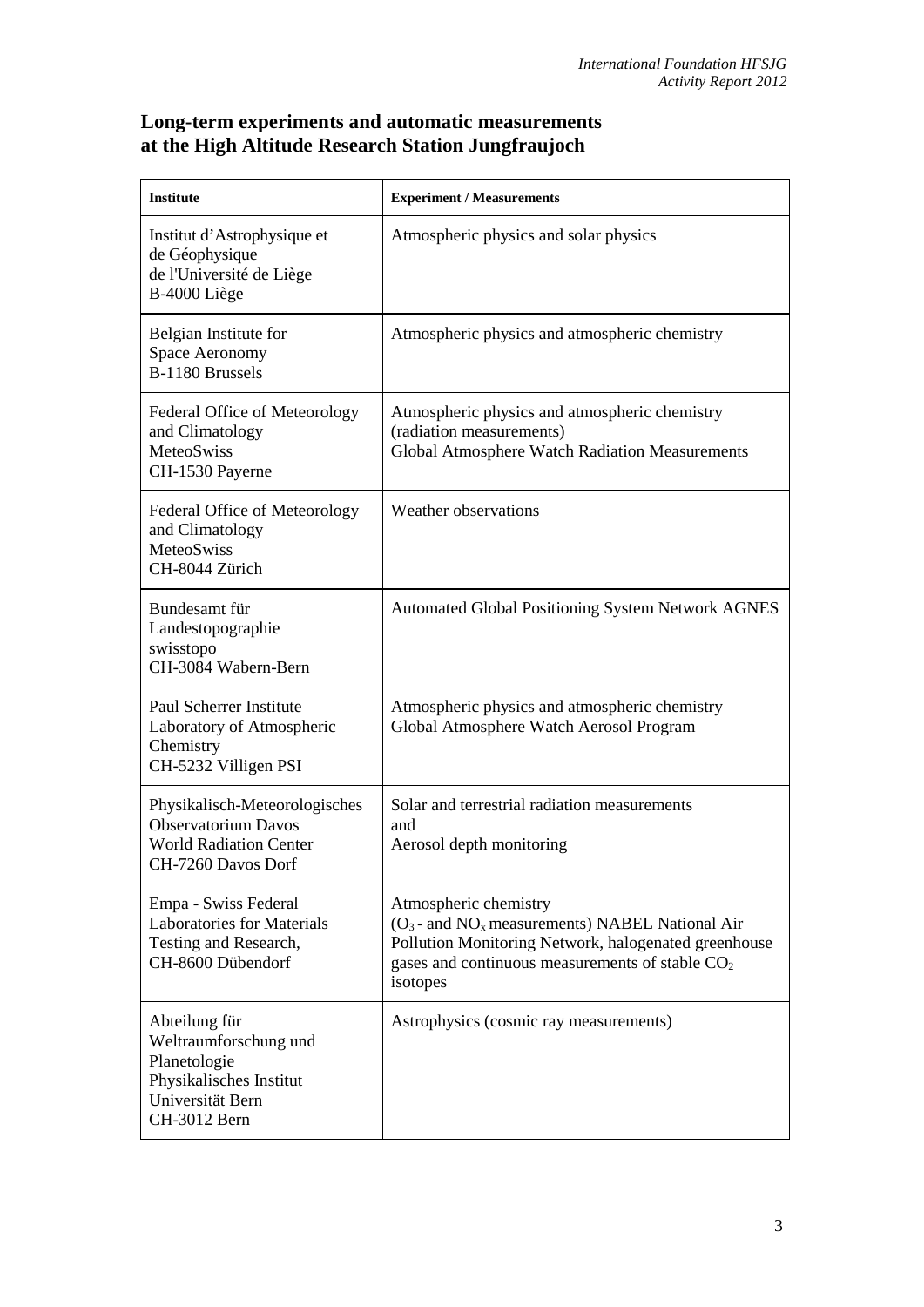| <b>Institute</b>                                                                                                                               | <b>Experiment / Measurements</b>                                               |
|------------------------------------------------------------------------------------------------------------------------------------------------|--------------------------------------------------------------------------------|
| Department of Physics<br>University of Rome<br>"La Sapienza"<br>I-00185 Rome                                                                   | Measurement of large zenith angle cosmic rays                                  |
| Berner Fachhochschule,<br>Technik und Informatik<br>Photovoltaik-Labor<br>CH-3400 Burgdorf                                                     | Photovoltaic power plant                                                       |
| Universität Heidelberg<br>Institut für Umweltphysik<br>D-69120 Heidelberg                                                                      | Long term observations of ${}^{14}CO_2$                                        |
| Climate and Environmental<br>Physics, Universität Bern<br>CH-3012 Bern<br>Bundesamt für Strahlenschutz<br>D-78098 Freiburg i.B.                | <sup>85</sup> Krypton measurements                                             |
| Abteilung für Klima- und<br>Umweltphysik,<br>Physikalisches Institut<br>Universität Bern<br>CH-3012 Bern                                       | High precision carbon dioxide and oxygen<br>measurements                       |
| Isotope Research - Energy and<br><b>Sustainability Research Institute</b><br>Groningen<br>Nijenborgh 4<br>9747 AG Groningen<br>The Netherlands | Flask comparison of $CO_2$ and $O_2/N_2$ on Jungfraujoch                       |
| Max Planck Institut für<br>Biogeochemie<br>Hans Knöll Str. 10<br>07745 Jena<br>Germany                                                         | Flask comparison of $CO_2$ and $O_2/N_2$ on Jungfraujoch                       |
| Eawag<br>Überlandstrasse 133<br>CH-8600 Dübendorf                                                                                              | $\mathrm{^{7}Be}$ and $\mathrm{^{10}Be}$ in monthly precipitation              |
| Nationale Alarmzentrale<br>Bundesamt für<br>Bevölkerungsschutz<br>CH-8044 Zürich                                                               | NADAM Automatic Dose Alarm and Monitoring<br>Network (ambient dose rate)       |
| Bundesamt für Gesundheit<br>CH-1700 Freiburg                                                                                                   | RADAIR Measurements of radioactivity in the air and<br>DIGITEL aerosol sampler |